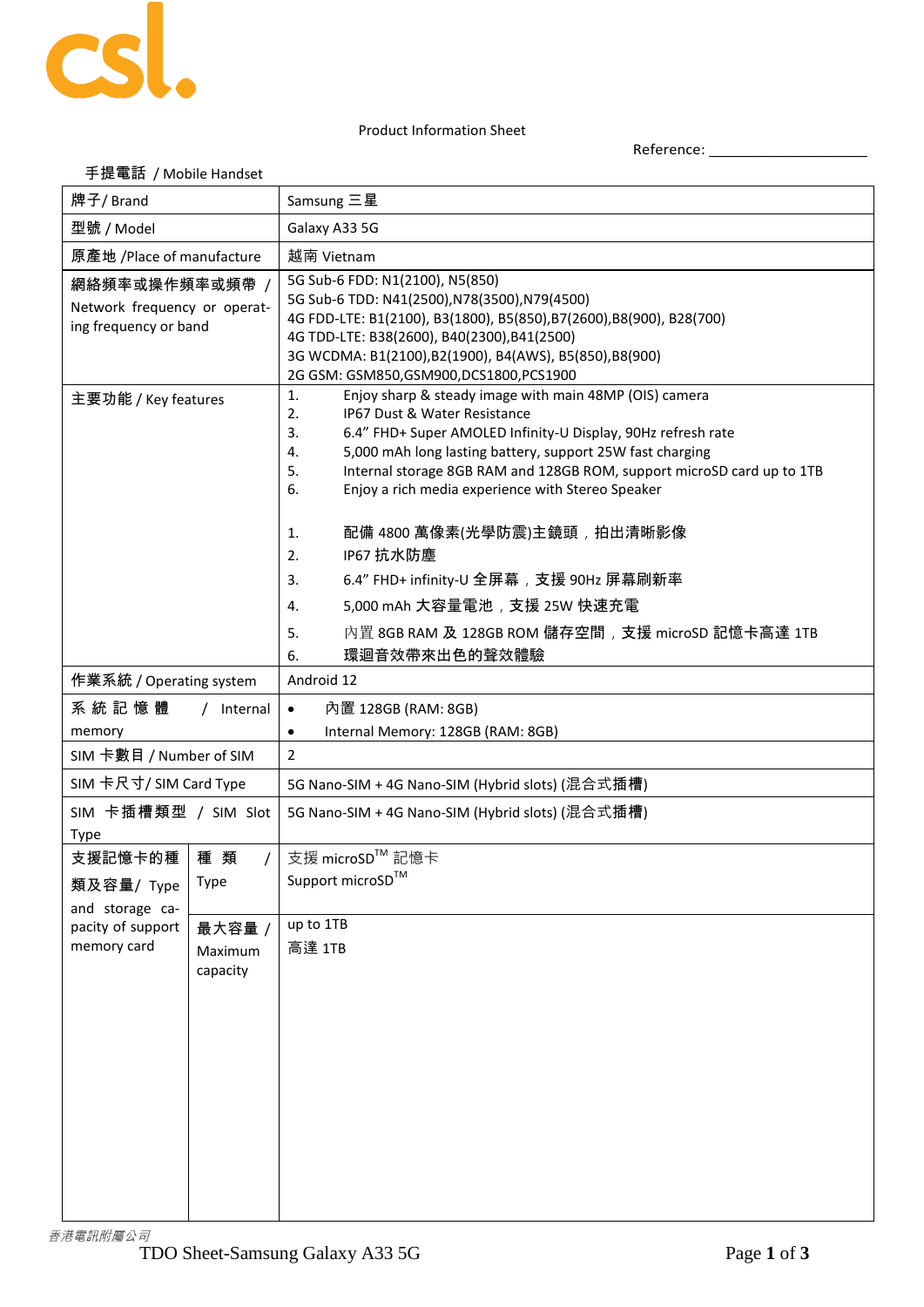|                                                                                                                               |               | 6.4" Infinity-U FHD+, Super AMOLED Display (1080 x 2400)                                                                                                                                                                                            |
|-------------------------------------------------------------------------------------------------------------------------------|---------------|-----------------------------------------------------------------------------------------------------------------------------------------------------------------------------------------------------------------------------------------------------|
| 螢幕 / Display                                                                                                                  |               | 6.4 吋 Infinity-U FHD+, Super AMOLED 全屏幕顯示(1080 x 2400)                                                                                                                                                                                              |
|                                                                                                                               |               |                                                                                                                                                                                                                                                     |
| 數 據 傳 輸 / 網 絡 連 接 制 式<br>/Data transfer/network con-<br>nectivity protocol                                                    |               | LTE DL Cat.18: 1200Mbps / LTE UL Cat.5: 75Mbps<br>$\bullet$<br>DC-HSPA+ 42Mbps / HSUPA 5.76Mbps / 3G / EDGE / GPRS                                                                                                                                  |
| 以像數列出的該相機鏡頭解<br>像度 (如電話具備內置相機) /<br>Resolution of the camera in<br>terms of pixels (where the<br>phone has a built-in camera) |               | Rear: Quad Camera<br>-Main camera: 48MP (OIS) auto focus Camera with F1.8 AF<br>-Ultra wide camera: 8MP Ultra-wide angle 123 degree with F2.2<br>-Macro camera(40mm): 5MP with F2.4<br>-Depth camera: 2MP with F2.4<br>Front: 13MP Camera with F2.2 |
|                                                                                                                               |               | 4 後置鏡頭:<br>-主鏡頭: 4800 萬像素(光學防震)自動對焦鏡頭連 F1.8 大光圈<br>-超廣角鏡頭: 800 萬像素 123º 超廣角拍攝鏡頭連 F2.2 大光圈<br>-微距鏡頭(40mm): 500 萬像素連 F2.4 大光圈<br>-景深鏡頭: 200 萬像素連 F2.4 大光圈<br>前置鏡頭 : 1300 萬像素鏡頭連 F2.2 大光圈                                                              |
| 配套 / Packaging List                                                                                                           |               | 手機(電池內置) / Handset (with embedded battery)                                                                                                                                                                                                          |
|                                                                                                                               |               | USB TypeC 數據線/Data Cable (C to C)<br>退出插針/ Ejection Pin                                                                                                                                                                                             |
|                                                                                                                               |               | 快速入門指南(英文+繁體中文)包括保修卡/ Quick Start Guide (English + Traditional<br>Chinese) (includes Warranty Card)                                                                                                                                                 |
| 產品價格/Price                                                                                                                    |               | 請參照銷售備忘錄/發票 Agreed as per Sales Memo/Invoice                                                                                                                                                                                                        |
| 附加費 / Additional Delivery                                                                                                     |               | 指定地區/地址(如離島)有可能需付額外送貨附加費                                                                                                                                                                                                                            |
| Charge<br>保修人身份 / Identity of repair<br>service provider                                                                      |               | Additional delivery charge may be added for specific area/ location (e.g. outlying island)<br>Samsung Electronics (HK) Co. Ltd                                                                                                                      |
| 保修地址 / Repair service ad-<br>dress                                                                                            |               | 1) 旺角亞皆老街 8 號朗豪坊辦公大樓 40 樓 09 至 12 及 15 室<br>2) 銅鑼灣軒尼詩道 498 號銅鑼灣廣場 1 期 15 樓 1502 室<br>3) 九龍旺角西洋菜南街 2A 至 2H 號銀城廣場 12 樓<br>Tel: 36984698                                                                                                               |
|                                                                                                                               |               | 1) Unit 9-12 & 15, 40/F, Office Tower, Langham Place, 8 Argyle Street<br>2) Unit 1502, 15/F, Causeway Bay Plaza 1, 498 Hennessy Road, Causeway Bay<br>3) 12/F, Ginza Plaza, 2A-2H Sai Yeung Choi Street South, Mongkok, Kowloon<br>Tel: 36984698    |
| 換貨政策 / Exchange policy                                                                                                        |               | 你可於銷售單日期起計 14 天之內攜同流動通訊設備到我們的門市更換一次,詳情請                                                                                                                                                                                                             |
|                                                                                                                               |               | 參閱銷售單之條款及細則。                                                                                                                                                                                                                                        |
|                                                                                                                               |               | You may exchange the Mobile Equipment once within 14 days of the date of Sales Memo<br>by returning the Mobile Equipment to our shops. Please refer to the terms and conditions<br>on the Sales Memo for details.                                   |
| 保修期                                                                                                                           | 機身/ Handset   | 12 個月 12 months                                                                                                                                                                                                                                     |
| Warranty                                                                                                                      | 配件 / Accesso- | 電池: 12 個月/ Battery: 12 months                                                                                                                                                                                                                       |
| period                                                                                                                        | ry            |                                                                                                                                                                                                                                                     |